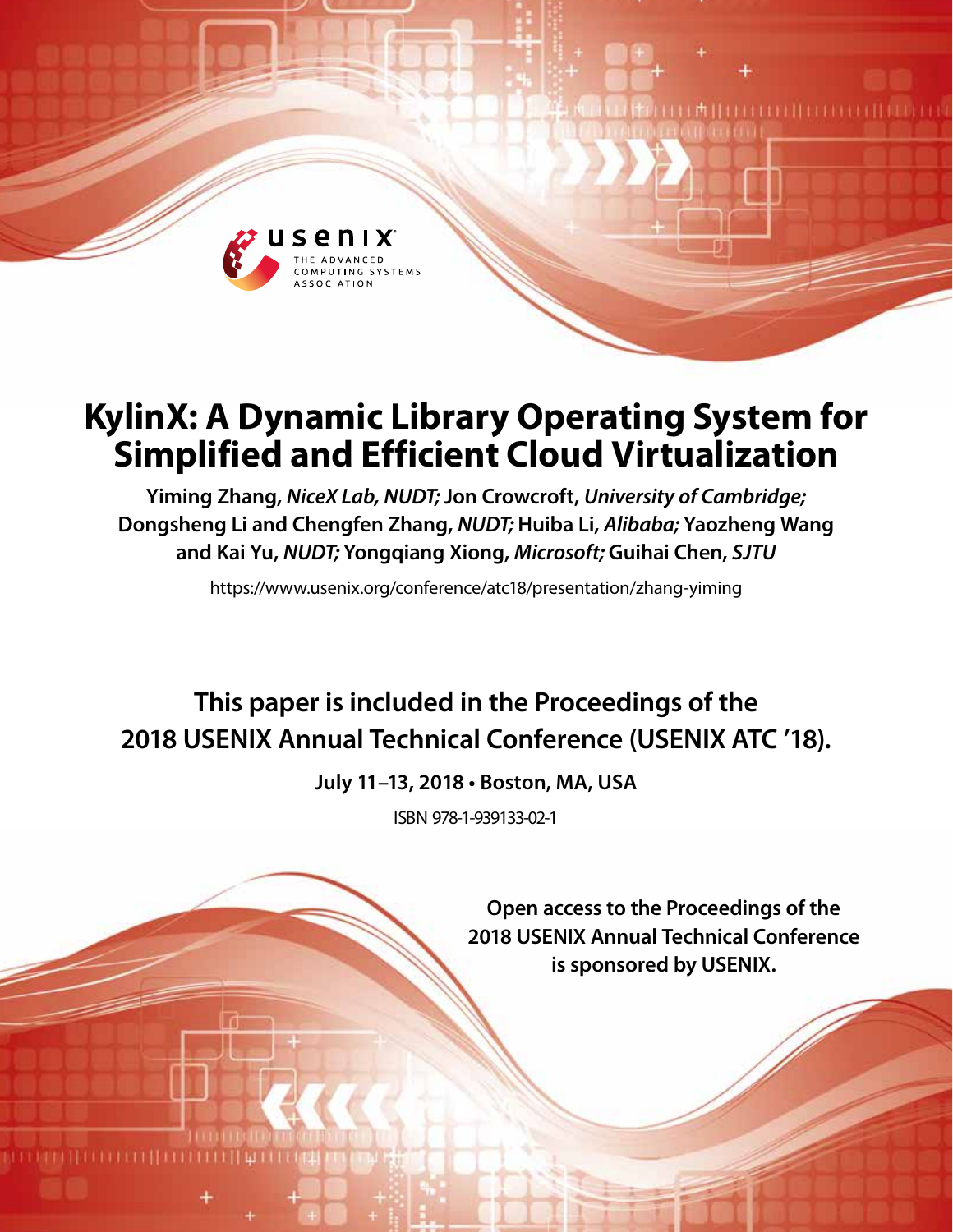# KylinX: A Dynamic Library Operating System for Simplified and Efficient Cloud Virtualization

| Yiming Zhang    | Jon Crowcroft           |                  | Dongsheng Li, Chengfei Zhang |  |
|-----------------|-------------------------|------------------|------------------------------|--|
| NiceX Lab, NUDT | University of Cambridge |                  | <i>NUDT</i>                  |  |
| Huiba Li        | Yaozheng Wang, Kai Yu   | Yongqiang Xiong  | Guihai Chen                  |  |
| Alibaba         | NUDT                    | <i>Microsoft</i> | <i>SJTU</i>                  |  |

#### Abstract

Unikernel specializes a minimalistic LibOS and a target application into a standalone single-purpose virtual machine (VM) running on a hypervisor, which is referred to as (virtual) *appliance*. Compared to traditional VMs, Unikernel appliances have smaller memory footprint and lower overhead while guaranteeing the same level of isolation. On the downside, Unikernel strips off the *process* abstraction from its monolithic appliance and thus sacrifices flexibility, efficiency, and applicability.

This paper examines whether there is a balance embracing the best of both Unikernel appliances (strong isolation) and processes (high flexibility/efficiency). We present KylinX, a dynamic library operating system for simplified and efficient cloud virtualization by providing the pVM (process-like VM) abstraction. A pVM takes the hypervisor as an OS and the Unikernel appliance as a process allowing both page-level and library-level dynamic mapping. At the page level, KylinX supports pVM fork plus a set of API for inter-pVM communication (IpC). At the library level, KylinX supports shared libraries to be linked to a Unikernel appliance at runtime. KylinX enforces mapping restrictions against potential threats. KylinX can fork a pVM in about 1.3 ms and link a library to a running pVM in a few ms, both comparable to process fork on Linux (about 1 ms). Latencies of KylinX IpCs are also comparable to that of UNIX IPCs.

#### 1 Introduction

Commodity clouds (like EC2 [5]) provide a public platform where tenants rent virtual machines (VMs) to run their applications. These cloud-based VMs are usually dedicated to specific online applications such as big data analysis [24] and game servers [20], and are referred to as (virtual) appliances [56, 64]. The highly-specialized, single-purpose appliances need only a very small portion of traditional OS support to run their accommodated applications, while the current general-purpose OSs contain extensive libraries and features for multi-user, multiapplication scenarios. The mismatch between the singlepurpose usage of appliances and the general-purpose design of traditional OSs induces performance and security penalty, making appliance-based services cumbersome to deploy and schedule [62, 52], inefficient to run [56], and vulnerable to bugs of unnecessary libraries [27].

This problem has recently motivated the design of Unikernel [56], a library operating system (LibOS) architecture that is targeted for efficient and secure appliances in the clouds. Unikernel refactors a traditional OS into libraries, and seals the application binary and requisite libraries into a specialized appliance image which could run directly on a hypervisor such as Xen [30] and KVM [22]. Compared to traditional VMs, Unikernel appliances eliminate unused code, and achieve smaller memory footprint, shorter boot times and lower overhead while guaranteeing the same level of isolation [56]. The hypervisor's steady interface avoids hardware compatibility problems encountered by early LibOSs [39].

On the downside, Unikernel strips off the *process* abstraction from its statically-sealed monolithic appliances, and thus sacrifices flexibility, efficiency, and applicability. For example, Unikernel cannot support dynamic fork, a basis for commonly-used multi-process abstraction of conventional UNIX applications; and the compile-time determined immutability precludes runtime management such as online library update and address space randomization. This inability has largely reduced the applicability and performance of Unikernel.

In this paper, we examine whether there is a balance embracing the best of both Unikernel appliances (strong isolation) and processes (high flexibility/efficiency). We draw an analogy between appliances on a hypervisor and processes on a traditional OS and take one step forward from static Unikernels to present KylinX, a dynamic library operating system for simplified and efficient cloud virtualization by providing the pVM (process-like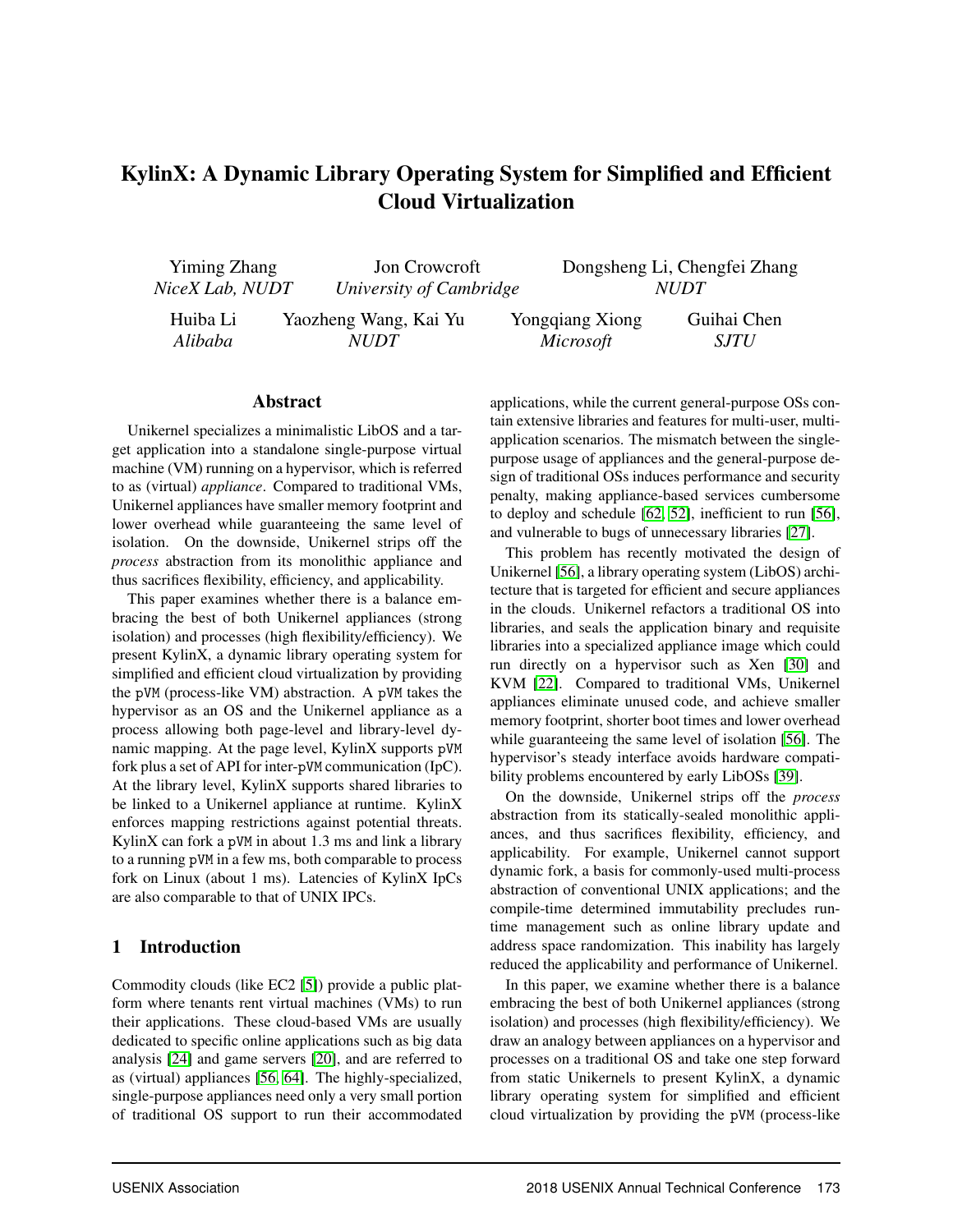VM) abstraction. We take the hypervisor as an OS and the appliance as a process allowing both page-level and library-level dynamic mapping for pVM.

At the page level, KylinX supports pVM fork plus a set of API for inter-pVM communication (IpC), which is compatible with conventional UNIX inter-process communication (IPC). The security of IpC is guaranteed by only allowing IpC between a *family* of mutually-trusted pVMs forked from the same root pVM.

At the library level, KylinX supports shared libraries to be dynamically linked to a Unikernel appliance, enabling pVMs to perform (i) online library update which replaces old libraries with new ones at runtime and (ii) recycling which reuses in-memory domains for fast booting. We analyze potential threats induced by dynamic mapping and enforce corresponding restrictions.

We have implemented a prototype of KylinX based on Xen [30] (a type-1 hypervisor) by modifying Mini-OS [14] (a Unikernel LibOS written in C) and Xen's toolstack. KylinX can fork a pVM in about 1.3 ms and link a library to a running pVM in a few ms, both comparable to process fork on Linux (about 1 ms). Latencies of KylinX IpCs are also comparable to that of UNIX IPCs. Evaluation on real-world applications (including a Redis server  $[13]$  and a web server  $[11]$ ) shows that KylinX achieves higher applicability and performance than static Unikernels while retaining the isolation guarantees.

The rest of this paper is organized as follows. Section 2 introduces the background and design options. Section 3 presents the design of dynamically-customized KylinX LibOS with security restrictions. Section 4 reports the evaluation results of the KylinX prototype implementation. Section 5 introduces related work. And Section 6 concludes the paper and discusses future work.

## 2 Preliminaries

## 2.1 VMs, Containers & Picoprocesses

There are several conventional models in the literature of virtualization and isolation: processes, Jails, and VMs.

- OS processes. The process model is targeted for a conventional (partially-trusted) OS environment, and provides rich ABI (application binary interface) and interactivity that make it not suitable for truly adversarial tenants.
- FreeBSD Jails [47]. The jail model provides a lightweight mechanism to separate applications and their associated policies. It runs a process on a conventional OS, but restricts several of the syscall interfaces to reduce vulnerability.
- VMs. The VM model builds an isolation boundary matching hardware. It provides legacy compatibi-



Figure 1: Alternative virtualization architectures.

lity for guests to run a complete OS, but it is costly due to duplicated and vestigial OS components.

VMs (Fig. 1(*left*)) have been widely used in multitenant clouds since it guarantees strong (type-1 hypervisor) isolation [55]. However, the current virtualization architecture of VMs is heavy with layers of hypervisor, VM, OS kernel, process, language runtime (such as glibc [16] and JVM [21]), libraries, and application, which are complex and could no longer satisfy the efficiency requirements of commercial clouds.

Containers (like LXC [9] and Docker [15]) leverage kernel features to package and isolate processes. They are recently in great demand [25, 7, 6] because they are lightweight compared to VMs. However, containers offer weaker isolation than VMs, and thus they often run in VMs to achieve proper security guarantees [58].

Picoprocesses [38] (Fig. 1 (*center*)) could be viewed as containers with stronger isolation but lighter-weight host obligations. They use a small interface between the host OSs and the guests to implement a LibOS realizing the host ABI and map high-level guest API onto the small interface. Picoprocesses are particularly suitable for client software delivery because client software needs to run on various host hardware and OS combinations [38]. They could also run on top of hypervisors [62, 32].

Recent studies [67, 32, 54] on picoprocesses relax the original static isolation model by allowing dynamics. For example, Graphene [67] supports picoprocess fork and multi-picoprocess API, and Bascule [32] allows OSindependent extensions to be attached to a picoprocess at runtime. Although these relaxations dilute the strict isolation model, they effectively extend the applicability of picoprocesses to a much broader range of applications.

## 2.2 Unikernel Appliances

Process-based virtualization and isolation techniques face challenges from the broad kernel syscall API that is used to interact with the host OS for, e.g., process/thread management, IPC, networking, etc. The number of Linux syscalls has reached almost 400 [3] and is continuously increasing, and the syscall API is much more difficult to secure than the ABI of VMs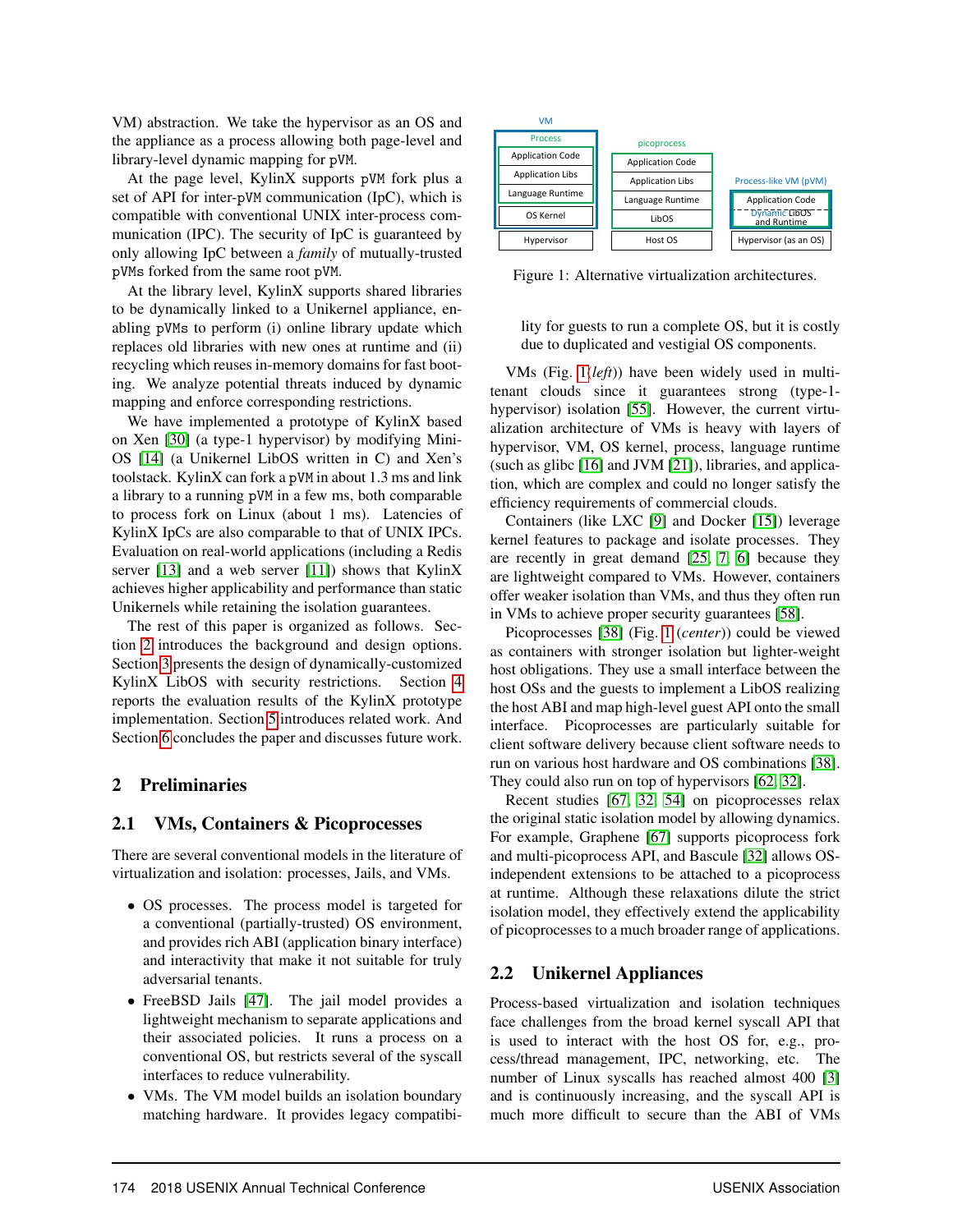(which could leverage hardware memory isolation and CPU rings) [58].

Recently, researchers propose to reduce VMs, instead of augmenting processes, to achieve secure and efficient cloud virtualization [56, 19, 49]. Unikernel [56] is focused on single-application VM appliances [26] and adapts the Exokernel [39] style LibOS to VM guests to enjoy performance benefits while preserving the strong isolation guarantees of a type-1 hypervisor. It breaks the traditional general-purpose virtualization architecture (Fig. 1 (*left*)) and implements the OS features (e.g., device drivers and networking) as libraries. Compared to other hypervisor-based reduced VMs (like Tiny Core Linux  $[19]$  and  $OS<sup>v</sup>$   $[49]$ ), Unikernel seals only the application and its requisite libraries into the image.

Since the hypervisor already provides a number of management features (such as isolation and scheduling) of traditional OSs, Unikernel adopts the *minimalism* philosophy [36], which minimizes the VMs by not only removing unnecessary libraries but also stripping off the duplicated management features from its LibOS. For example, Mirage [57] follows the multikernel model [31] and leverages the hypervisor for multicore scheduling, so that the single-threaded runtime could have fast sequential performance; MiniOS [14] relies on the hypervisor (instead of an in-LibOS linker) to load/link the appliance at boot time; and LightVM [58] achieves fast VM boot by redesigning Xen's control plane.

## 2.3 Motivation & Design Choices

Unikernel appliances and conventional UNIX processes both abstract the unit of isolation, privileges, and execution states, and provide management functionalities such as memory mapping, execution cooperation, and scheduling. To achieve low memory footprint and small trusted computing base (TCB), Unikernel strips off the process abstraction from its monolithic appliance and links a minimalistic LibOS against its target application, demonstrating the benefit of relying on the hypervisor to eliminate duplicated features. But on the downside, the lack of processes and compile-time determined monolithicity largely reduce Unikernel's flexibility, efficiency, and applicability.

As shown in Fig. 1 (*right*), KylinX provides the pVM abstraction by explicitly taking the hypervisor as an OS and the Unikernel appliance as a process. KylinX slightly relaxes Unikernel's compile-time monolithicity requirement to allow both page-level and library-level dynamic mapping, so that pVMs could embrace the best of both Unikernel appliances and UNIX processes. As shown in Table 1, KylinX could be viewed as an extension (providing the pVM abstraction) to Unikernel, similar to the extention of Graphene [67] (providing conven-

|                    | <b>Static</b>     | <b>Dynamic</b>    |  |
|--------------------|-------------------|-------------------|--|
| <b>Picoprocess</b> | Embassies [43].   | Graphene [67],    |  |
|                    | Xax [38], etc.    | Bascule [32], etc |  |
| <b>Unikernel</b>   | Mirage $[57]$ ,   | KylinX            |  |
|                    | MiniOS [14], etc. |                   |  |

Table 1: Inspired by dynamic picoprocesses, KylinX explores new design space and extends the applicability of Unikernel.

tional multi-process compatibility) and Bascule [32] (providing runtime extensibility) to picoprocess.

We implement KylinX's dynamic mapping extension in the hypervisor instead of the guest LibOS for the following reasons. First, an extension outside the guest LibOS allows the hypervisor to enforce mapping restrictions (§3.2.3 and §3.3.4) and thus improves security. Second, the hypervisor is more flexible to realize dynamic management for, e.g., restoring live states during pVM's online library update (§3.3.2). And third, it is natural for KylinX to follow Unikernel's minimalism philosophy (§2.2) of leveraging the hypervisor to eliminate duplicated guest LibOS features.

Backward compatibility is another tradeoff. The original Mirage Unikernel [56] takes an extreme position where existing applications and libraries have to be completely rewritten in OCaml [10] for type safety, which requires a great deal of engineering effort and may introduce new vulnerabilities and bugs. In contrast, KylinX aims to support source code (mainly C) compatibility, so that a large variety of legacy applications could run on KylinX with minimum effort for adaptation.

Threat model. KylinX assumes a traditional threat model [56, 49], the same context as Unikernel [56] where VMs/pVMs run on the hypervisor and are expected to provide network-facing services in a public multitenant cloud. We assume the adversary can run untrusted code in the VMs/pVMs, and applications running in the VMs/pVMs are under potential threats both from other tenants in the same cloud and from malicious hosts connected via Internet. KylinX treats both the hypervisor (with its toolstacks) and the control domain (dom0) as part of the TCB, and leverages the hypervisor for isolation against attacks from other tenants. The use of secure protocols like SSL and SSH helps KylinX pVMs trust external entities.

Recent advance in hardware like Intel Software Guard eXtensions (SGX) [12] demonstrates the feasibility of shielded execution in *enclaves* to protect VMs/pVMs from the privileged hypervisor and dom0 [33, 28, 45], which will be studied in our future work. We also assume hardware devices are not compromised, although in rare cases hardware threats have been identified [34].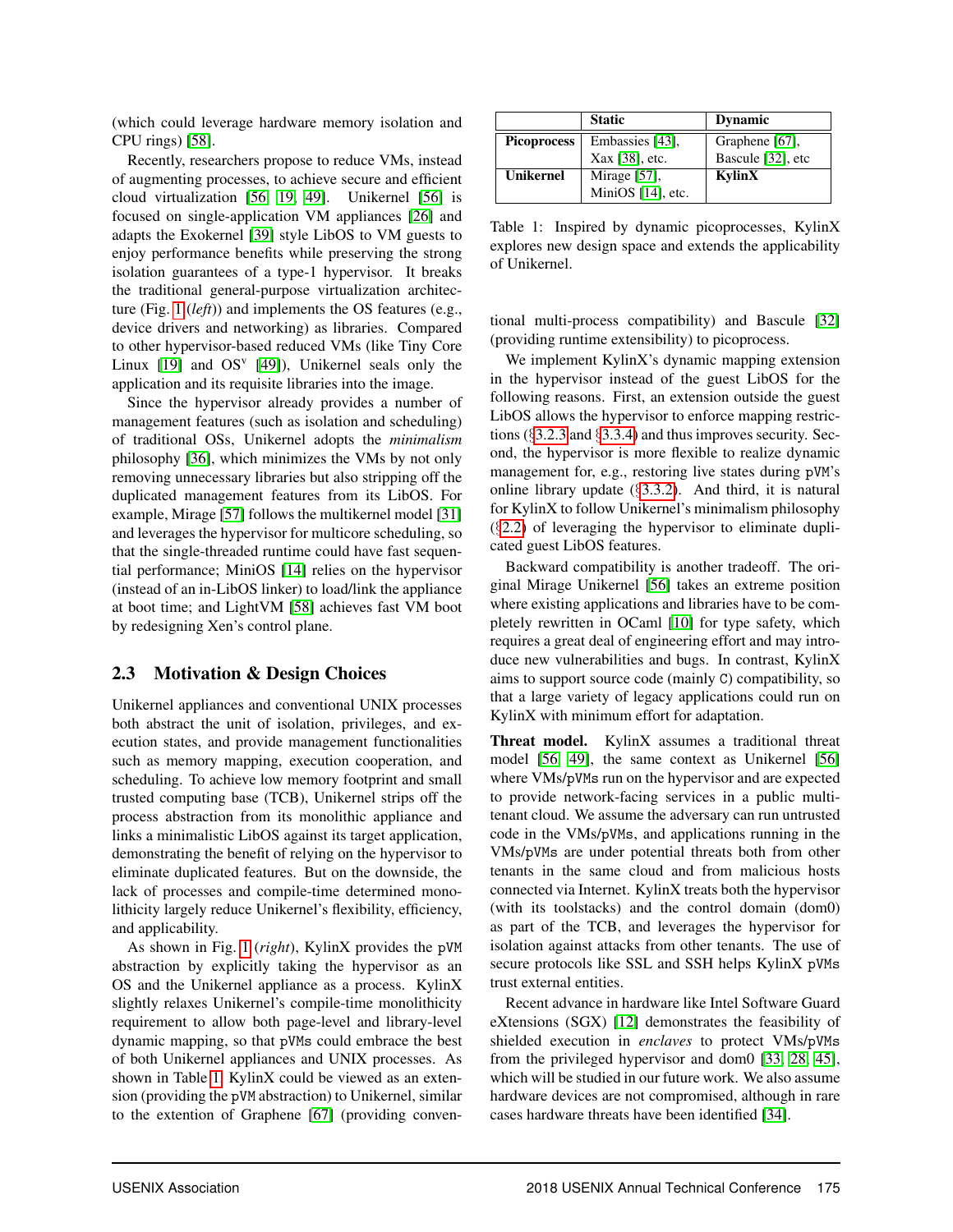

Figure 2: KylinX components. Blue parts are newly designed. DomU pVM is essentially a Unikernel appliance.

## 3 KylinX Design

#### 3.1 Overview

KylinX extends Unikernel to realize desirable features that are previously applicable only to processes. Instead of designing a new LibOS from scratch, we base KylinX on MiniOS [27], a C-style Unikernel LibOS for user VM domains (domU) running on the Xen hypervisor. MiniOS uses its front-end drivers to access hardware, which connect to the corresponding back-end drivers in the privileged dom0 or a dedicated driver domain. MiniOS has a single address space without kernel and user space separation, as well as a simple scheduler without preemption. MiniOS is tiny but fits the bill allowing a neat and efficient LibOS design on Xen. For example, Erlang on Xen [1], LuaJIT [2], ClickOS [59] and LightVM [58] leverage MiniOS to provide Erlang, Lua, Click and fast boot environments, respectively.

As shown in Fig. 2, the MiniOS-based KylinX design consists of (i) the (restricted) dynamic page/library mapping extensions of Xen's toolstack in Dom0, and (ii) the process abstraction support (including dynamic pVM fork/IpC and runtime pVM library linking) in DomU.

## 3.2 Dynamic Page Mapping

KylinX supports process-style appliance fork and communication by leveraging Xen's shared memory and grant tables to perform cross-domain page mapping.

#### 3.2.1 pVM Fork

The fork API is the basis for realizing traditional multiprocess abstractions for pVMs. KylinX treats each user domain (pVM) as a process, and when the application invokes fork() a new pVM will be generated.

We leverage the memory sharing mechanism of Xen to implement the fork operation, which creates a *child* pVM by (i) duplicating the xc dom image structure and



Figure 3: pVM fork. After *fork* is invoked, KylinX creates a child pVM by sharing the parent (caller) pVM's pages.

(ii) invoking Xen's unpause() API to fork the calling parent pVM and return its domain ID to the parent. As shown in Fig. 3, when fork() is invoked in the parent pVM, we use inline assemblies to get the current states of CPU registers and pass them to the child. The control domain (dom0) is responsible for forking and starting the child pVM. We modify *libxc* to keep the xc\_dom\_image structure in memory when the parent pVM was created, so that when fork() is invoked the structure could be directly mapped to the virtual address space of the child pVM and then the parent could share sections with the child using grant tables. Writable data is shared in a copy-on-write (CoW) manner.

After the child pVM is started via unpause(), it (i) accepts the shared pages from its parent, (ii) restores the CPU registers and jumps to the next instruction after fork, and (iii) begins to run as a child. After fork() is completed, KylinX asynchronously initializes an event channel and shares dedicated pages between the parent and child pVMs to enable their IpC, as introduced in the next subsection.

#### 3.2.2 Inter-pVM Communication (IpC)

KylinX provides a multi-process (multi-pVM) application with the view that all of its processes (pVMs) are collaboratively running on the OS (hypervisor). Currently KylinX follows the strict isolation model [67] where only mutually-trusted pVMs can communicate with each other, which will be discussed in more details in §3.2.3.

The two communicating pVMs use an event channel and shared pages to realize inter-pVM communication. If two mutually-trusted pVMs have not yet initialized an event channel when they communicate for the first time because they have no parent-child relationship via fork()  $(\S$ 3.2.1), then KylinX will (i) verify their mutual trustworthiness (§3.2.3), (ii) initialize an event channel, and (iii) share dedicated pages between them.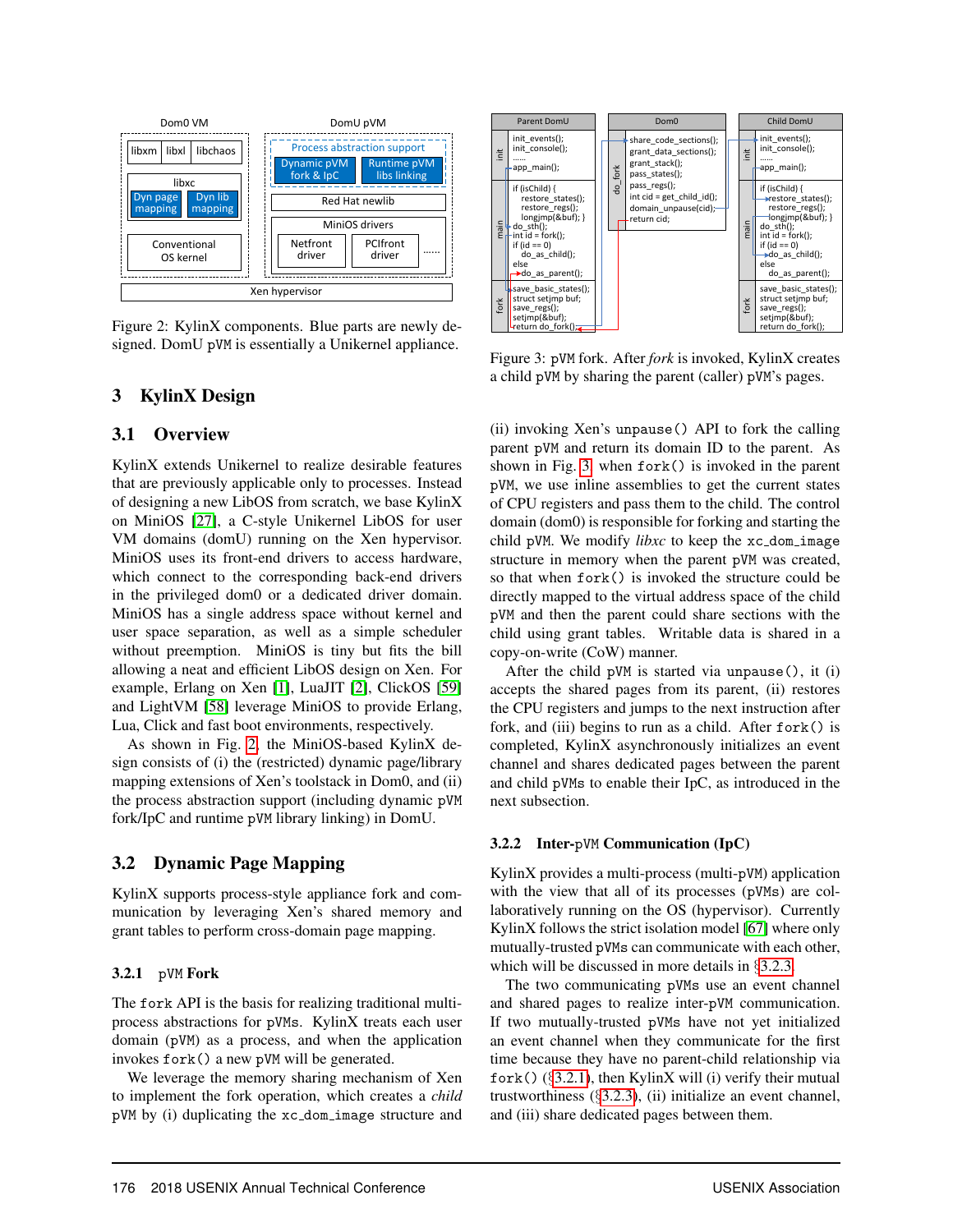| <b>Type</b> | <b>API</b> | <b>Description</b>                   |  |  |
|-------------|------------|--------------------------------------|--|--|
|             | pipe       | Create a pipe and return the $fds$ . |  |  |
| Pipe        | write      | Write <i>value</i> to a pipe.        |  |  |
|             | read       | Read <i>value</i> from a pipe.       |  |  |
|             | kill       | Send signal to a domain.             |  |  |
| Signal      | exit       | Child sends SIGCHLD to parent.       |  |  |
|             | wait       | Parent waits for child's signal.     |  |  |
|             | ftok       | Return the key for a given path.     |  |  |
| Message     | msgget     | Create a message queue for key.      |  |  |
| Oueue       | msgsnd     | Write <i>msg</i> to message queue.   |  |  |
|             | msgrcv     | Read <i>msg</i> from message queue.  |  |  |
| Shared      | shmget     | Create & share a memory region.      |  |  |
| Memory      | shmat      | Attach shared memory (of shmid).     |  |  |
|             | shmdt      | Detach shared memory.                |  |  |

Table 2: Inter-pVM communication API.

The event channel is used to notify events, and the shared pages are used to realize the communication. KylinX has already realized the following four types of inter-pVM communication APIs (listed in Table. 2).

(1) pipe(fd) creates a pipe and returns two file descriptors (fd[0] and fd[1]), one for write and the other for read.

(2) kill(domid, SIG) sends a signal (SIG) to another pVM (domid) by writing SIG to the shared page and notifying the target pVM (domid) to read the signal from that page; exit and wait are implemented using kill.

(3) ftok(path, projid) translates the path and projid to an IpC key, which will be used by msgget(key, msgflg) to create a message queue with the flag (msgflg) and return the queue ID (msgid); msgsend(msgid, msg, len) and msgrcv(msgid, msg, len) write/read the queue (msgid) to/from the msgbuf structure (msg) with length len.

(4) shmget(key, size, shmflg) creates and shares a memory region with the key (key), memory size (size) and flag (shmflg), and returns the shared memory region ID (shmid), which could be attached and detached by shmat(shmid, shmaddr, shmflg) and shmdt(shmaddr).

## 3.2.3 Dynamic Page Mapping Restrictions

When performing dynamic pVM fork, the parent pVM shares its pages with an empty child pVM, the procedure of which introduces no new threats.

When performing IpC, KylinX guarantees the security by the abstraction of a *family* of mutually-trusted pVMs, which are forked from the same root pVM. For example, if a pVM *A* forks a pVM *B*, which further forks another pVM *C*, then the three pVMs *A*, *B*, and *C* belong to the same family. For simplicity, currently KylinX follows the allall-nothing isolation model: only the pVMs belonging to the same family are considered to be trusted and are allowed to communicate with each other. KylinX rejects communication requests between untrusted pVMs.

# 3.3 Dynamic Library Mapping

## 3.3.1 pVM Library Linking

Inherited from MiniOS, KylinX has a single flat virtual memory address space where application binary and libraries, system libraries (for bootstrap, memory allocation, etc.), and data structures co-locate to run. KylinX adds a *dynamic segment* into the original memory layout of MiniOS, so as to accommodate dynamic libraries after they are loaded.

As depicted in Fig. 2, we implement the dynamic library mapping mechanism in the Xen control library (*libxc*), which is used by the upper-layer toolstacks such as *xm*/*xl*/*chaos*. A pVM is actually a para-virtualized domU, which (i) creates a domain, (ii) parses the kernel image file, (iii) initializes the boot memory, (iv) builds the image in the memory, and (v) boots up the image for domU. In the above  $4<sup>th</sup>$  step, we add a function  $(xc_dom_map_dyn() )$  to map the shared libraries into the *dynamic segment*, by extending the static linking procedure of *libxc* as follows.

- First, KylinX reads the addresses, offsets, file sizes and memory sizes of the shared libraries from the program header table of the appliance image.
- Second, it verifies whether the restrictions  $(\S 3.3.4)$ are satisfied. If not, the procedure terminates.
- Third, for each dynamic library, KylinX retrieves the information of its dynamic sections including the dynamic string table, symbol table, etc.
- Fourth, KylinX maps all the requisite libraries throughout the dependency tree into the dynamic segment of the pVM, which will *lazily* relocate an unresolved symbol to the proper virtual address when it is actually accessed.
- Finally, it jumps to the pVM's entry point.

KylinX will not load/link the shared libraries until they are actually used, which is similar to lazy binding [17] for conventional processes. Therefore, the boot times of KylinX pVMs are lower than that of previous Unikernel VMs. Further, compared to previous Unikernels which support only static libraries, another advantage of KylinX using shared libraries is that it effectively reduces the memory footprint in high-density deployment (e..g., 8K VMs per machine in LightVM [58] and 80K containers per machine in Flurries [71]), which is the single biggest factor [58] limiting both scalability and performance.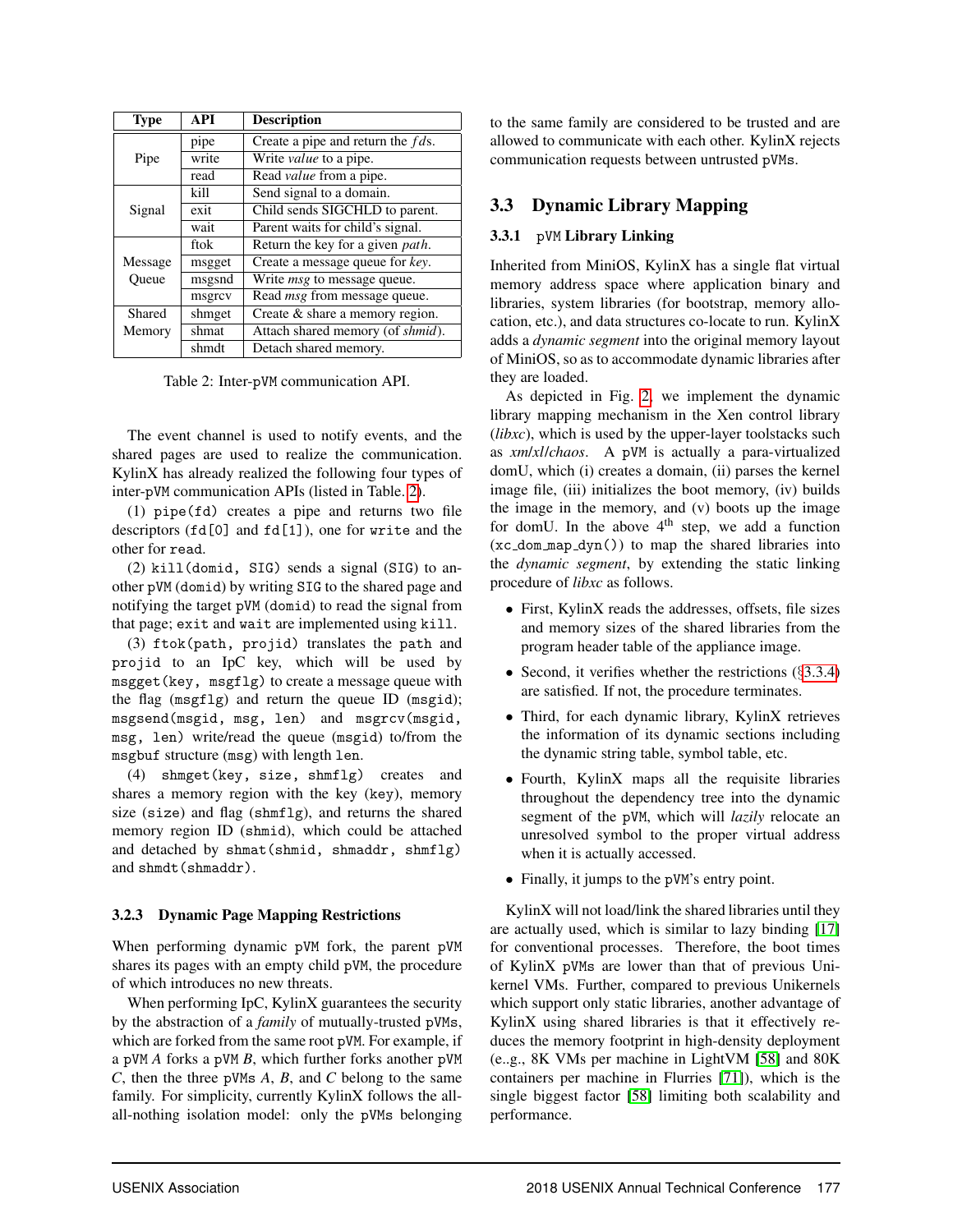Next, we will discuss two simple applications of dynamic library mapping of KylinX pVMs.

#### 3.3.2 Online pVM Library Update

It is important to keep the system/application libraries up to date to fix bugs and vulnerabilities. Static Unikernel [56] has to recompile and reboot the entire appliance image to apply updates for each of its libraries, which may result in significant deployment burdens when the appliance has many third-party libraries.

Online library update is more attractive than rolling reboots mainly in *keeping connections* to the clients. First, when the server has many long-lived connections, rebooting will result in high reconnection overhead. Second, it is uncertain whether a third-party client will re-establish the connections or not, which imposes complicated design logic for reconnection after rebooting. Third, frequent rebooting and reconnection may severely degrade the performance of critical applications such as high-frequency trading.

Dynamic mapping makes it possible for KylinX to realize online library update. However, libraries may have their own states for, e.g., compression or cryptography, therefore simply replacing stateless functions cannot satisfy KylinX's requirement.

Like most library update mechanisms (including DY-MOS [51], Ksplice [29], Ginseng [61], PoLUS [37], Katana [63], Kitsune [41], etc), KylinX requests the new and old libraries to be binary-compatible: it is allowed to add new functions and variables to the library, but it is not allowed to change the interface of functions, remove functions/variables, or change fields of structures. For library states, we expect all the states are stored as variables (or dynamically-allocated structures) that would be saved and restored during update.

KylinX provides the update(domid, new\_lib, old lib) API to dynamically replace old lib with  $new\_lib$  for a domU pVM (ID = domid), with necessary update of library states. We also provide an *update* command "update domid, new\_lib, old\_lib" for parsing parameters and calling the update() API.

The difficulty of dynamic pVM update lies in manipulating symbol tables in a sealed VM appliance. We leverage dom0 to address this problem. When the update API is called, dom0 will (i) map the new library into dom0's virtual address space; (ii) share the loaded library with domU; (iii) verify whether the old library is quiescent by asking domU to check the call stack of each kernel thread of domU; (iv) wait until the old library is not in use and pause the execution; (v) modify the entries of affected symbols to the proper addresses; and finally (vi) release the old library. In the above  $5<sup>th</sup>$  step, there are two kinds of symbols (*functions* and *variables*) which



Figure 4: KylinX dynamic symbol resolution for functions. The green lines represent pointers for normal lazy binding of processes. The blue line represents the result of KylinX's resolution, pointing to the real function instead of the .plt table entry (dashed green line).

will be resolved as discussed below.

Functions. The dynamic resolution procedure for functions is illustrated in Fig. 4. We keep the relocation table, symbol table and string table in dom0 as they are not in the loadable segments. We load the global offset table of functions (.got.plt) and the procedure linkage table (.plt) in dom0 and share them with domU. In order to resolve symbols across different domains, we modify the 2<sup>nd</sup> line of assembly in the 1<sup>st</sup> entry of the .plt table (as shown in the blue region in Fig. 4) to point to KylinX's symbol resolve function (du resolve). After the new library (new lib) is loaded, the entry of each function of old lib in the .got.plt table (e.g., foo in Fig. 4) is modified to point to the corresponding entry in the .plt table, i.e., the 2nd assembly (push n) shown by the dashed green line in Fig. 4. When a function (foo) of the library is called for the first time after new\_lib is loaded, du\_resolve will be called with two parameters  $(n \text{ and } * (g \text{ot}+4))$ , where n is the offset of the symbol (foo) in the .got.plt table, and  $*(got+4)$  is the ID of the current module. du\_resolve then asks dom0 to call its counterpart d0\_resolve, which finds foo in new\_lib and updates the corresponding entry (located by n) in the .got.plt table of the current module  $(ID = moduleID)$  to the proper address of foo (the blue line in Fig. 4).

Variables. Dynamic resolution for variables is slightly complex. Currently we simply assume that new\_lib expects all its variables to be set to their live states in old lib instead of their initial values. Without this restriction, the compiler will need extensions to allow developers to specify their intention for each variable.

(1) Global variables. If a global variable (g) of the library is accessed in the main program, then g is stored in the data segment (.bss) of the program and there is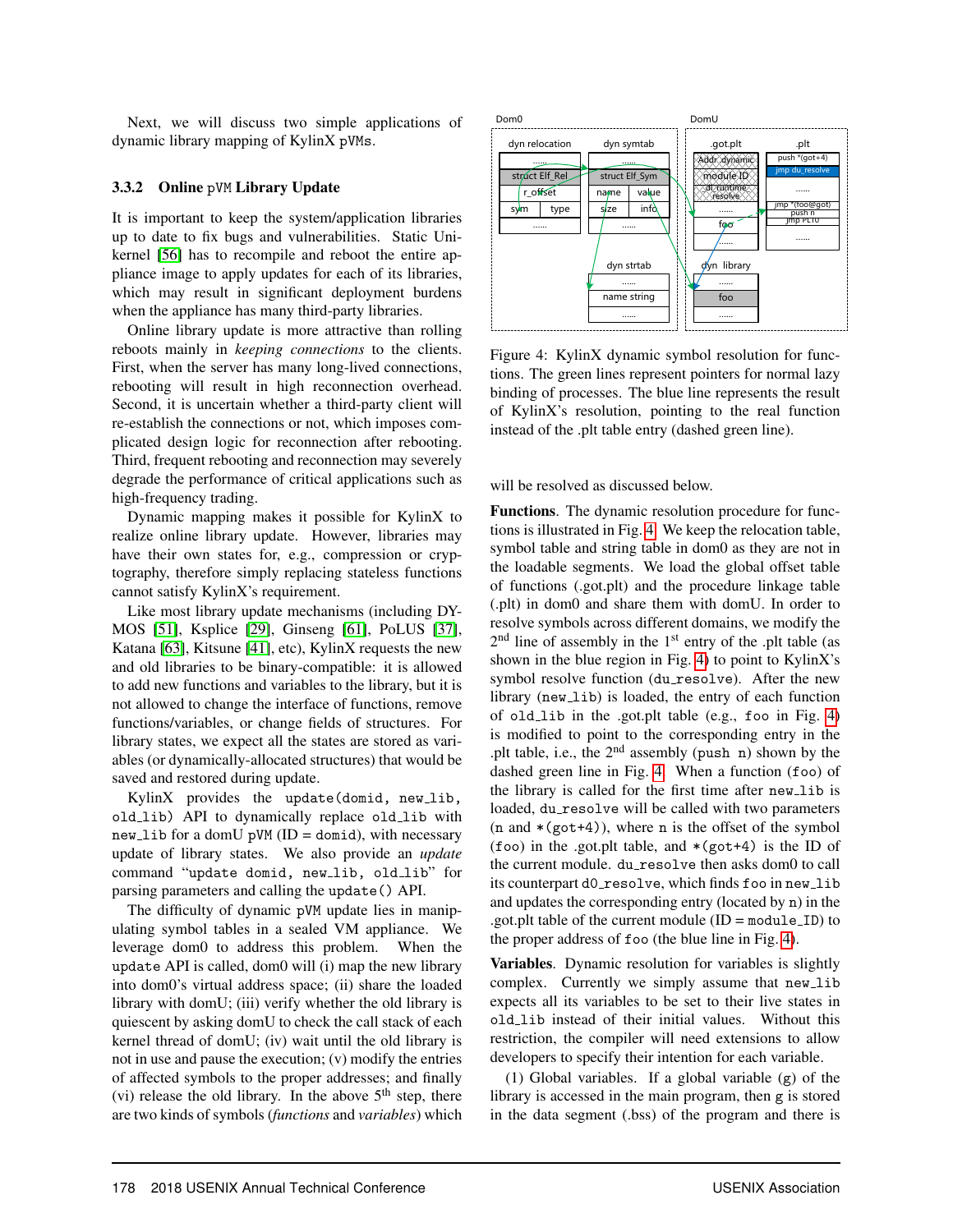an entry in the global offset table (.got) of the library pointing to g, so after new\_lib is loaded KylinX will resolve g's entry in the .got table of new lib to the proper address of g. Otherwise, g is stored in the data segment of the library and so KylinX is responsible for copying the global variable g from old lib to new lib.

(2) Static variables. Since static variables are stored in the data segment of the library and cannot be accessed from outside, after new\_lib is loaded KylinX will simply copy them one by one from old\_lib to new\_lib.

(3) Pointers. If a library pointer (p) points to a dynamically-allocated structure, then KylinX preserves the structure and set p in new lib to it. If p points to a global variable stored in the data segment of the program, then p will be copied from old\_lib to new\_lib. If p points to a static variable (or a global variable stored in the library), then p will point to the new address.

#### 3.3.3 pVM Recycling

The standard boot  $(\S 3.3.1)$  of KylinX pVMs and Unikernel VMs [58] is relatively slow. As evaluated in §4.1, it takes 100+ ms to boot up a pVM or a Unikernel VM, most time of which is spent in creating the empty domain. Therefore, we design a pVM recycling mechanism for KylinX pVMs which leverages dynamic library mapping to bypass domain creation.

The basic idea of recycling is to reuse an in-memory empty domain to dynamically map the application (as a shared library) to that domain. Specifically, an empty recyclable domain is checkpointed and waits for running an application before calling the app entry function of a *placeholder* dynamic library. The application is compiled into a shared library instead of a bootable image, using app entry as its entry. To accelerate the booting of a pVM for the application, KylinX restores the checkpointed domain, and links the application library by replacing the placeholder library following the online update procedure (§3.3.2).

#### 3.3.4 Dynamic Library Mapping Restrictions

KylinX should isolate any new vulnerabilities compared to the statically and monolithically sealed Unikernel when performing dynamic library mapping. The main threat is that the adversary may load a malicious library into the pVM's address space, replace a library with a compromised one that has the same name and symbols, or modify the entries in the symbol table of a shared library to the fake symbols/functions.

To address these threats, KylinX enforces restrictions on the identities of libraries as well as the loaders of the libraries. KylinX supports developers to specify the restrictions on the signature, version, and loader of the dynamic library, which are stored in the header of the pVM image and will be verified before linking a library.

Signature and version. The library developer first generates the library's SHA1 digest that will be encrypted by RSA (Rivest-Shamir-Adleman). The result is saved in a *signature* section of the dynamic library. If the appliance requires signature verification of the library, the signature section will be read and verified by KylinX using the public key. Version restrictions are requested and verified similarly.

Loader. The developer may request different levels of restrictions on the loader of the libraries: (i) only allowing the pVM itself to be the loader; (ii) also allowing other pVMs of the same application; or (iii) even allowing pVMs of other applications. With the first two restrictions a malicious library in one compromised application would not affect others. Another case for loader check is to load the application binary as a library and link it against a pVM for fast recycling  $(\S 3.3.3)$ , where KylinX restricts the loader to be an empty pVM.

With these restrictions, KylinX introduces no new threats compared to the statically-sealed Unikernel. For example, runtime library update  $(\S 3.3.2)$  of a pVM with restrictions on the signature (to be the trusted developer), version (to be the specific version number), and loader (to be the pVM itself) will have the same level of security guarantees as recompiling and rebooting.

## 4 Evaluation

We have implemented a prototype of KylinX on top of Ubuntu 16.04 and Xen. Following the default settings of MiniOS [14], we respectively use RedHat Newlib and lwIP as the libc/libm libraries and TCP/IP stack. Our testbed has two machines each of which has an Intel 6 core Xeon E5-2640 CPU, 128 GB RAM, and one 1GbE NIC.

We have ported a few applications to KylinX, among which we will use a multi-process Redis server [13] as well as a multi-thread web server [11] to evaluate the application performance of KylinX in §4.6. Due to the limitation of MiniOS and RedHat Newlib, currently two kinds of adaptations are necessary for porting applications to KylinX. First, KylinX can support only select but not the more efficient epoll. Second, inter-process communications (IPC) are limited to the API listed in Table 2.

## 4.1 Standard Boot

We evaluate the time of the standard boot procedure (§3.3.1) of KylinX pVMs, and compare it with that of MiniOS VMs and Docker containers, all running a Redis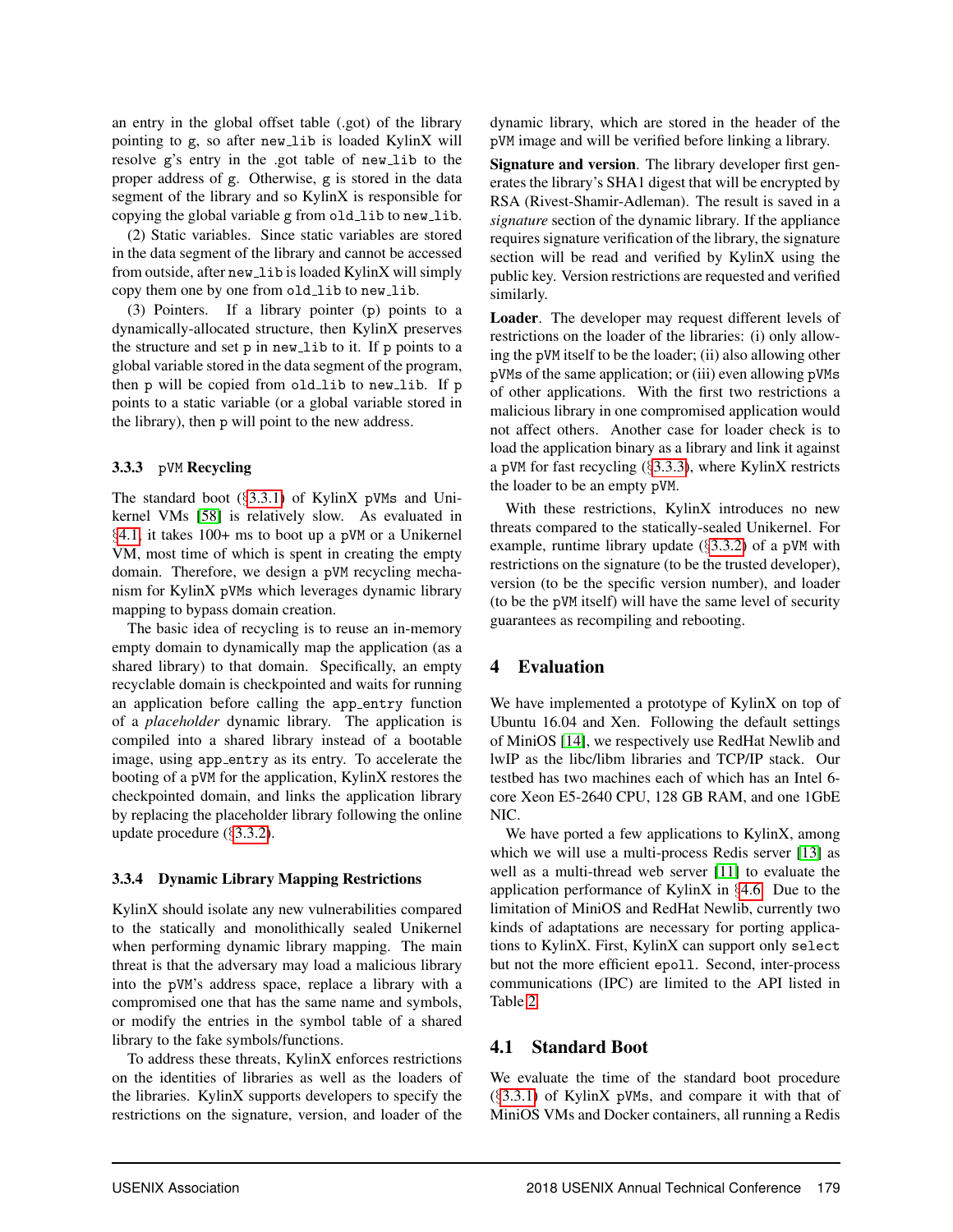

Figure 5: Total time of standard booting (reduced Redis).



We disable XenStore logging to eliminate the interference of periodic log file flushes. The C library (*libc*) of RedHat Newlib is static for use in embedded systems and difficult to be converted into a shared library. For simplicity, we compile *libc* into a static library and *libm* (the math library of Newlib) into a shared library that will be linked to the KylinX pVM at runtime. Since MiniOS cannot support fork, we (temporarily) remove the corresponding code in this experiment.

It takes about 124 ms to boot up a single KylinX pVM which could be roughly divided into two stages, namely, creating the domain/image in memory (steps 1  $\sim$  4 in §3.3.1), and booting the image (step 5). Dynamic mapping is performed in the first stage. Most of the time (about 121 ms) is spent in the first stage, which invokes hypercalls to interact with the hypervisor. The second stage takes about 3 ms to start the pVM. In contrast, MiniOS takes about 133 ms to boot up a VM, and Docker takes about 210 ms to start a container. KylinX takes less time than MiniOS mainly because its shared libraries are not read/linked during the booting.

We then evaluate the total times of sequentially booting up a large number (up to  $1K$ ) of pVMs on one machine. We also evaluate the total boot times of MiniOS VMs and Docker containers for comparison.

The result is depicted in Fig. 5. First, KylinX is slightly faster than MiniOS owing to its lazy loading/linking. Second, the boot times of both MiniOS and KylinX increase superlinearly as the number of VMs/pVMs increases while the boot time of Docker containers increases only linearly, mainly because XenStore is highly inefficient when serving a large number of VMs/pVMs [58].



Figure 6: Memory usage (reduced Redis).

#### 4.2 Fork & Recycling

Compared to containers, KylinX's standard booting cannot scale well for a large number of pVMs due to the inefficient XenStore. Most recently, LightVM [58] completely redesigns Xen's control plane by implementing chaos/libchaos, noxs (no XenStore), and split toolstack, together with a number of other optimizations, so as to achieve ms-level booting times for a large number of VMs. We adopt LightVM's noxs for eliminating Xen-Store's affect and test the pVM fork mechanism running *unmodified* Redis emulating conventional process fork. LightVM's noxs enables the boot times of KylinX pVMs to increase linearly even for a large number of pVMs. The fork of a single pVM takes about 1.3 ms (not shown here due to lack of space), several times faster than LightVM's original boot procedure (about 4.5 ms). KylinX pVM fork is slightly slower than a process fork (about 1 ms) on Ubuntu, because several operations including page sharing and parameter passing are time-consuming. Note that the initialization for the event channel and shared pages of parent/child pVMs is asynchronously performed and thus does not count for the latency of fork.

#### 4.3 Memory Footprint

We measure the memory footprint of KylinX, MiniOS and Docker (Running Redis) for different numbers of pVMs/VMs/containers on one machine. The result (depicted in Fig. 6) proves that KylinX pVMs have smaller memory footprint compared to statically-sealed MiniOS and Docker containers. This is because KylinX allows the libraries (except *libc*) to be shared by all appliances of the same application  $(\S3.3)$ , and thus the shared libraries need to be loaded at most once. The memory footprint advantage facilitates ballooning [42] which could be used to dynamically share physical memory between VM appliances, and enables KylinX to achieve comparable memory efficiency with page-level deduplication [40] while introducing much less complexity.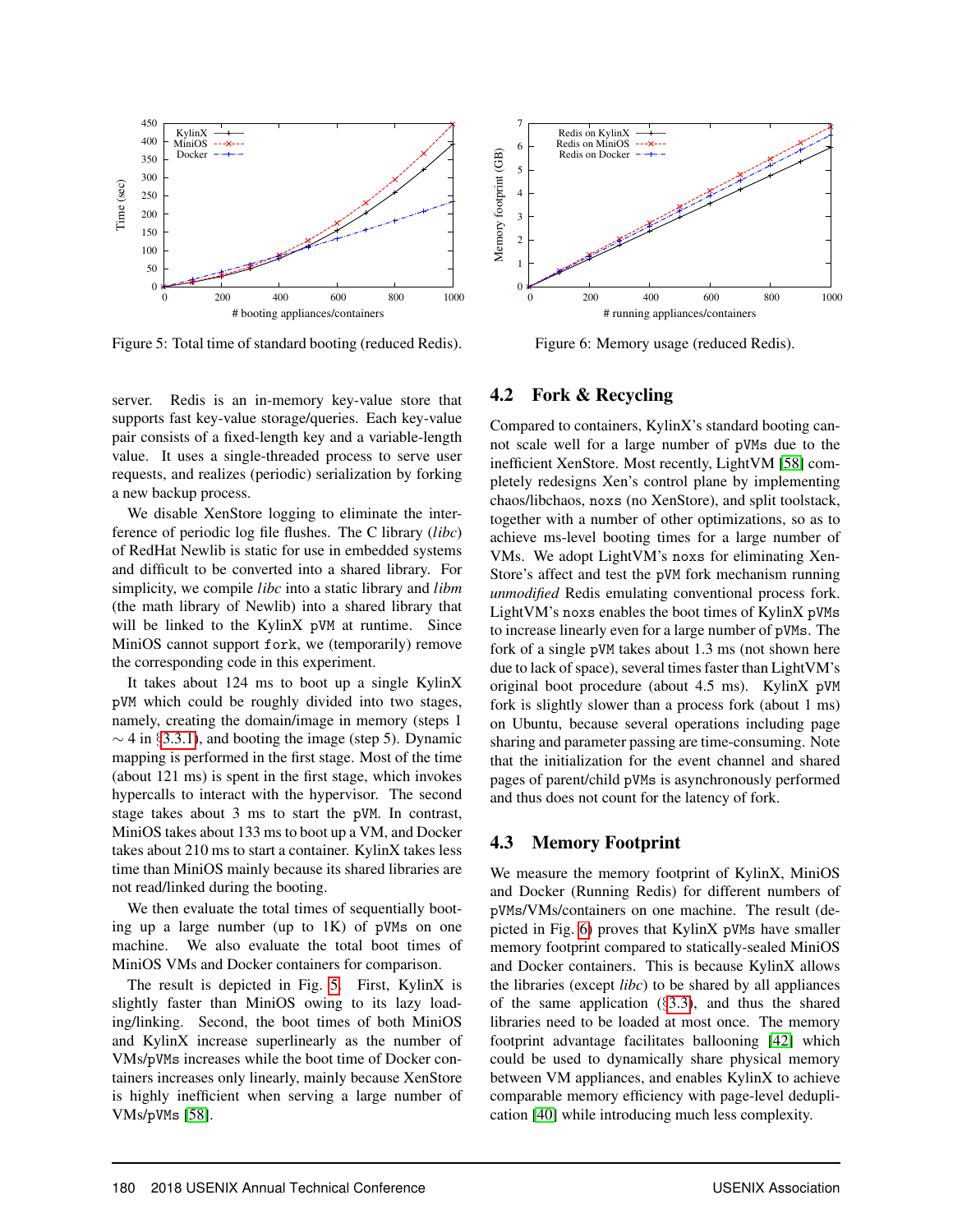|                     | pipe | msg <sub>-que</sub> | kill | exit/wait | sh_m |
|---------------------|------|---------------------|------|-----------|------|
| KvlinX <sup>1</sup> | 55   | 43                  | 41   | 43        | 39   |
| Kylin $X^2$         | 240  | 256                 | 236  | 247       | 232  |
| <b>Ubuntu</b>       | 54   | 97                  | 68   | 95        | 53   |

Table 3: IpC vs. IPC in latency  $(\mu s)$ . KylinX<sup>1</sup>: a pair of lineal pVMs which already have an event channel and shared pages. Kylin $X^2$ : a pair of non-lineal pVMs.

## 4.4 Inter-pVM Communication

We evaluate the performance of inter-pVM communication (IpC) by forking a parent pVM and measuring the parent/child communication latencies. We refer to a pair of parent/child pVMs as *lineal* pVMs. As introduced in §3.2.1, two lineal pVMs already have an event channel and shared pages and thus they could communicate with each other directly. In contrast, non-lineal pVM pairs have to initialize the event channel and shared pages before their first communication.

The result is listed in Table 3, and we compare it with that of the corresponding IPCs on Ubuntu. KylinX IpC latencies between two lineal pVMs are comparable to the corresponding IPC latencies on Ubuntu, owing to the high-performance event channel and shared memory mechanism of Xen. Note that the latency of pipe includes not only creating a pipe but also writing and reading a value through the pipe. The first-time communication latencies between non-lineal pVMs are several times higher due to the initialization cost.

## 4.5 Runtime Library Update

We evaluate runtime library update of KylinX by dynamically replacing the default *libm* (of RedHat Newlib 1.16) with a newer version (of RedHat Newlib 1.18). *libm* is a math library used by MiniOS/KylinX and contains a collection of 110 basic math functions.

To test KylinX's update procedure for global variables, we also add 111 pseudo global variables as well as one read global function (reading out all the global variables) to both the old and the new *libm* libraries. The main function first sets the global variables to random values and then periodically verifies these variables by calling the read global function.

Consequently, there are totally 111 functions as well as 111 variables that need to be updated in our test. The update procedure could be roughly divided into 4 stages and we measure the time of each stage's execution.

First, KylinX loads new\_lib into the memory of dom0 and shares it with domU. Second, KylinX modifies the relevant entries of the functions in the .got.plt table to point to the corresponding entries in the .plt table. Third, KylinX calls du resolve for each of the functions



Figure 7: Runtime library update.

which asks dom0 to resolve the given function and returns its address in new lib, and then updates the corresponding entries to the returned addresses. Finally, KylinX resolves the corresponding entries of the global variables in the .got table of new\_lib to the proper addresses. We modify the third stage in our evaluation to update all the 111 functions in *libm* at once, instead of lazily linking a function when it is actually being called  $(\S 3.3.2)$ , so as to present an overview of the entire runtime update cost of *libm*.

The result is depicted in Fig. 7, where the total overhead for updating all the functions and variables is about 5 milliseconds. The overhead of the third stage (resolving functions) is higher than others including the fourth stage (resolving variables), which is caused by several time-consuming operations in the third stage including resolving symbols, cross-domain invoking d0\_resolve, returning real function addresses and updating corresponding entries.

## 4.6 Applications

Besides the process-like flexibility and efficiency of pVM scheduling and management, KylinX also provides high performance for its accommodated applications comparable to that of their counterparts on Ubuntu, as evaluated in this subsection.

#### 4.6.1 Redis Server Application

We evaluate the performance of Redis server in a KylinX pVM, and compare it with that in MiniOS/Ubuntu. Again, since MiniOS cannot support fork(), we temporarily remove the code for serialization. The Redis server uses select instead of epoll to realize asynchronous I/O, because epoll is not yet supported by the lwIP stack [4] used by MiniOS and KylinX.

We use the Redis benchmark [13] to evaluate the performance, which uses a configurable number of busy loops asynchronously writing KVs. We run different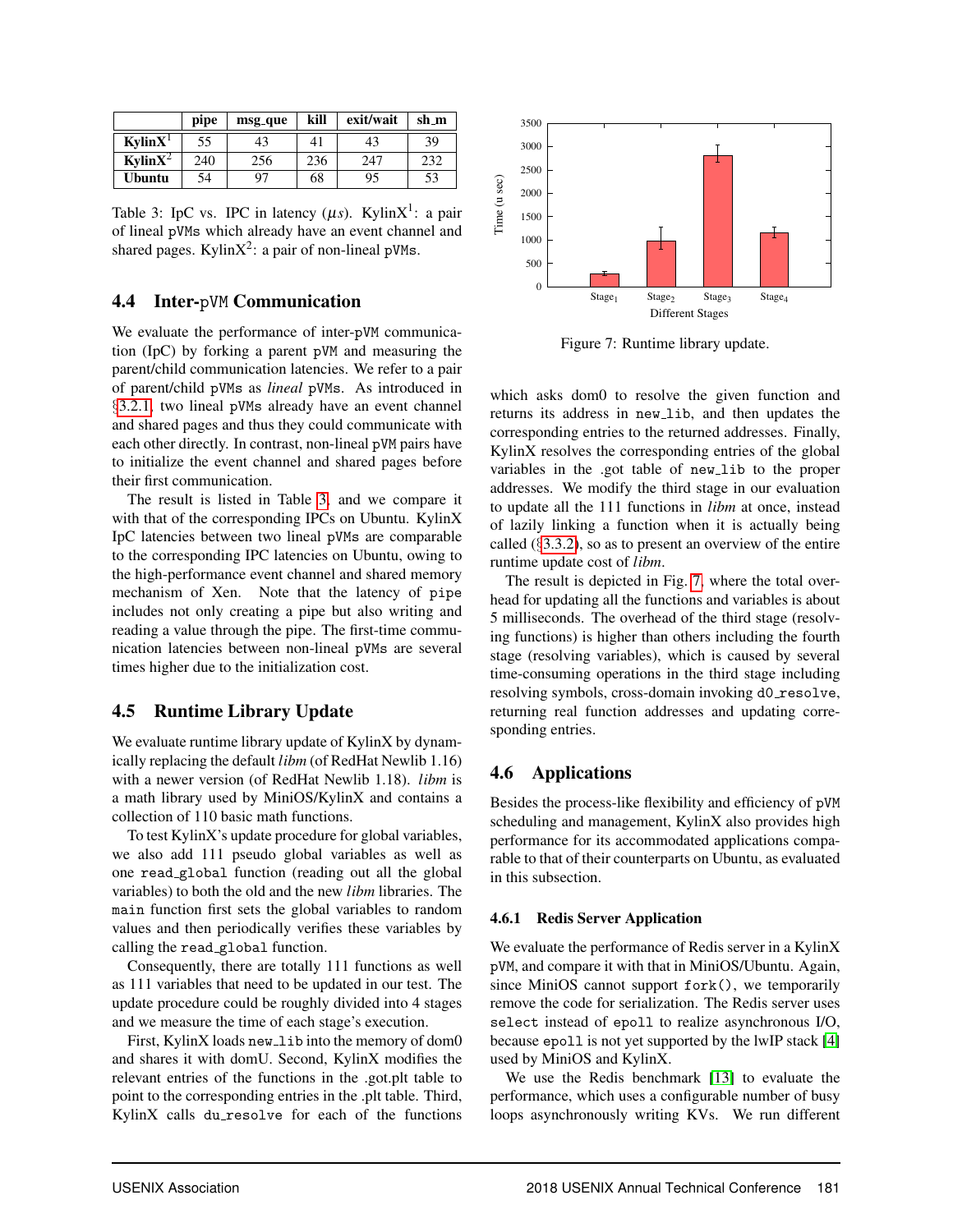

Figure 8: Redis server application.



#### 4.6.2 Web Server Application

We evaluate the JOS web server [11] in KylinX, which adopts multithreading for multiple connections. After the main thread accepts an incoming connection, the web server creates a worker thread to parse the header, reads the file, and sends the contents back to the client. We use the Weighttp benchmark that supports a small fraction of the HTTP protocol (but enough for our web server) to measure the web server performance. Similar to the evaluation of Redis server, we test the web server by running multiple Weighttp [8] clients on one machine, each continuously sending GET requests to the web server.

We evaluate the throughput as a function of the number of concurrent clients, and compare it with the web servers running on MiniOS and Ubuntu, respectively. The result is depicted in Fig. 9, where the KylinX web server achieves higher throughput than the MiniOS web server since it provides higher sequential performance. Both KylinX and MiniOS web servers are slower than the Ubuntu web server, because the asynchronous select is inefficiently scheduled with the netfront driver of MiniOS [27].

#### 5 Related Work

KylinX is related to static Unikernel appliances [56, 27], reduced VMs [19, 48, 49], containers [66, 9, 15], and picoprocess [38, 62, 32, 54, 67, 33].



Figure 9: Web server application.

#### 5.1 Unikernel & Reduced VMs

KylinX is an extension of Unikernel [56] and is implemented on top of MiniOS [27]. Unikernel OSs include Mirage [56], Jitsu [55], Unikraft [18], etc. For example, Jitsu [55] leverages Mirage [56] to design a powerefficient and responsive platform for hosting cloud services in the edge networks. LightVM [58] leverages Unikernel on Xen to achieve fast booting.

MiniOS [27] designs and implements a C-style Unikernel LibOS that runs as a para-virtualized guest OS within a Xen domain. MiniOS has better backward compatibility than Mirage and supports single-process applications written in C. However, the original MiniOS statically seals an appliance and suffers from similar problems with other static Unikernels.

The difference between KylinX and static Unikernels (like Mirage [56], MiniOS [27], and EbbRT [65]) lies in the pVM abstraction which explicitly takes the hypervisor as an OS and supports process-style operations like pVM fork/IpC and dynamic library mapping. Mapping restrictions (§3.3.4) make KylinX introduce as little vulnerability as possible and have no larger TCB than Mirage/MiniOS [56, 55]. KylinX supports source code (C) compatibility instead of using a type-safe language to rewrite the entire software stack [56].

Recent research [19, 49, 48] tries to improve the hypervisor-based type-1 VMs to achieve smaller memory footprint, shorter boot times, and higher execution performance. Tiny Core Linux [19] trims an existing Linux distribution down as much as possible to reduce the overhead of the guest.  $OS<sup>v</sup>$  [49] implements a new guest OS for running a single application on a VM, resolving libc function calls to its kernel that adopts optimization techniques such as the spinlock-free mutex [70] and the net-channel networking stack [46]. RumpKernel [48] reduces the VMs by implementing a optimized guest OS. Different from KylinX, these general-purpose LibOS designs consist of unnecessary features for a target application leading to larger attack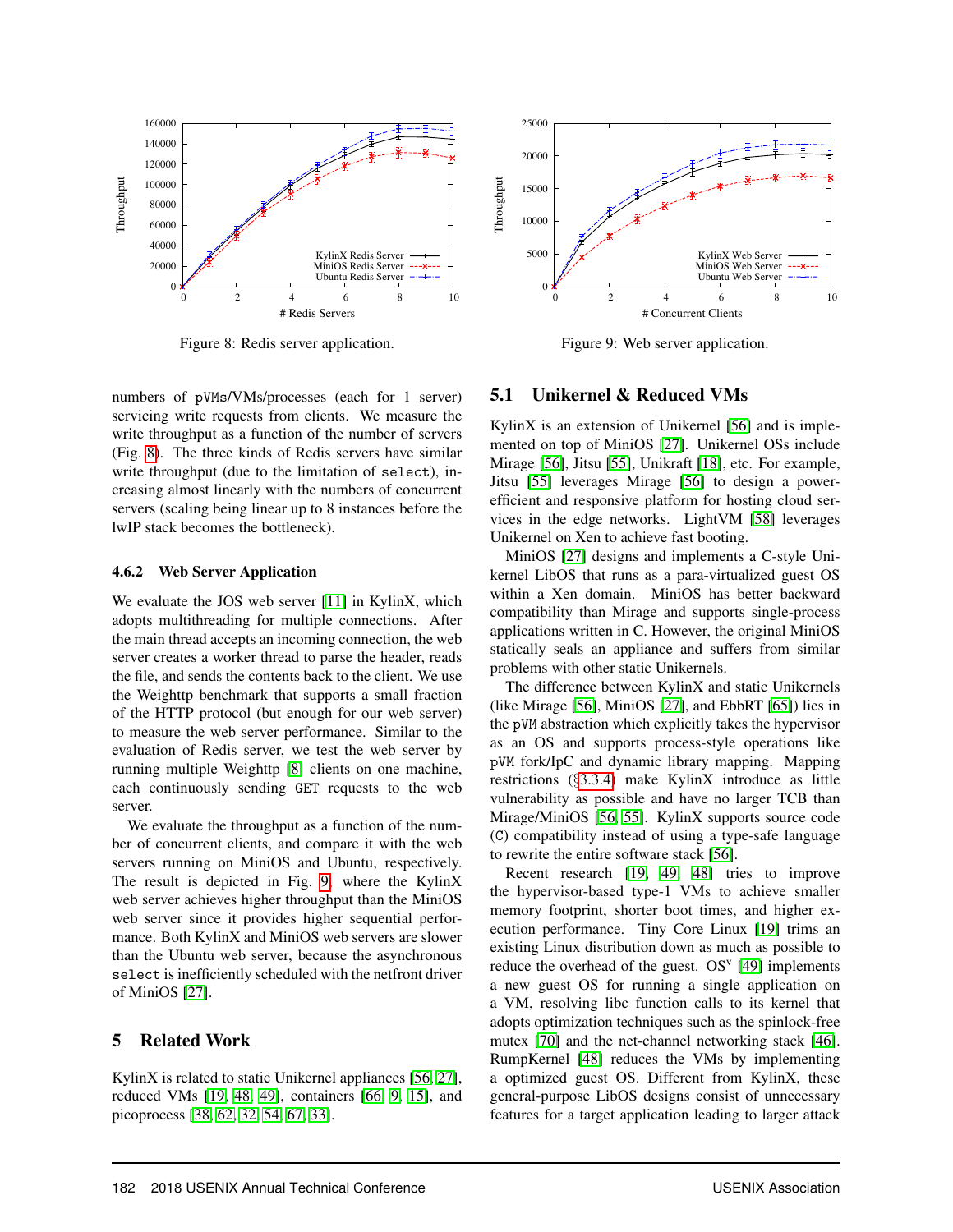surface. They cannot support the multi-process abstraction. Besides, KylinX's pVM fork is much faster than replication-based VM\_fork in SnowFlock [50].

## 5.2 Containers

Containers use OS-level virtualization [66] and leverage kernel features to package and isolate processes, instead of relying on the hypervisors. In return they do not need to trap syscalls or emulate hardware, and could run as normal OS processes. For example, Linux Containers (LXC) [9] and Docker [15] create containers by using a number of Linux kernel features (such as *namespaces* and *cgroups*) to package resource and run containerbased processes.

Containers require to use the same host OS API [49], and thus expose hundreds of system calls and enlarging the attack surface of the host. Therefore, although LXC and Docker containers are usually more efficient than traditional VMs, they provide less security guarantees since attackers may compromise processes running inside containers.

## 5.3 Picoprocess

A picoprocess is essentially a container which implements a LibOS between the host OS and the guest, mapping high-level guest API onto a small interface. The original picoprocess designs (Xax [38] and Embassies [43]) only permit a tiny syscall API, which can be small enough to be convincingly (even verifiably) isolated. Howell et al. show how to support a small subset of single-process applications on top of a minimal picoprocess interface [44], by providing a POSIX emulation layer and binding existing programs.

Recent studies relax the static and rigid picoprocess isolation model. For example, Drawbridge [62] is a Windows translation of the Xax [38] picoprocess, and creates a picoprocess LibOS which supports rich desktop applications. Graphene [67] broadens the LibOS paradigm by supporting multi-process API in a family (sandbox) of picoprocesses (using message passing). Bascule [32] allows OS-independent extensions to be attached safely and efficiently at runtime. Tardigrade [54] uses picoprocesses to easily construct fault-tolerant services. The success of these relaxations on picoprocess inspires our dynamic KylinX extension to Unikernel.

Containers and picoprocesses often have a large TCB since the LibOSs contain unused features. In contrast, KylinX and other Unikernels leverage the hypervisor's virtual hardware abstraction to simplify their implementation, and follow the *minimalism* philosophy [36] to link an application only against requisite libraries to improve not only efficiency but also security.

Dune [34] leverages Intel VT-x [69] to provide a process (rather than a machine) abstraction to isolate processes and access privileged hardware features. IX [35] incorporates virtual devices into the Dune process model and achieves high throughput and low latency for networked systems. lwCs [53] provides independent units of protection, privilege, and execution state within a process.

Compared to these techniques, KylinX runs directly on Xen (a type-1 hypervisor), which naturally provides strong isolation and enables KylinX to focus on the flexibility and efficiency issues.

# 6 Conclusion

The tension between strong isolation and rich features has been long lived in the literature of cloud virtualization. This paper exploits the new design space and proposes the pVM abstraction by adding two new features (dynamic page and library mapping) to the highly-specialized static Unikernel. The simplified virtualization architecture (KylinX) takes the hypervisor as an OS and safely supports flexible process-style operations such as pVM fork and inter-pVM communication, runtime update, and fast recycling.

In the future, we will improve security through modularization [27], disaggregation [60], and SGX enclaves [33, 28, 45, 68]. We will improve the performance of KylinX by adopting more efficient runtime like MUSL [23], and adapt KylinX to the MultiLibOS model [65] which allows spanning pVMs onto multiple machines. Currently, the pVM recycling mechanism is still tentative and conditional: it can only checkpoint an empty domain; the recycled pVM cannot communicate with other pVMs using event channels or shared memory; the application can only be in the form of a self-contained shared library that does not need to load/link other shared libraries; and there are still no safeguards inspecting potential security threats between the new and old pVMs after recycling. We will address these shortcomings in our future work.

## 7 Acknowledgements

This work was supported by the National Basic Research Program of China (2014CB340303) and the National Natural Science Foundation of China (61772541). We thank Dr. Ziyang Li, Qiao Zhou, and the anonymous reviewers for their help in improving this paper. This work was performed when the first author was visiting the NetOS group of Computer Lab at University of Cambridge, and we thank Professor Anil Madhavapeddy, Ripduman Sohan and Hao Liu for the discussion.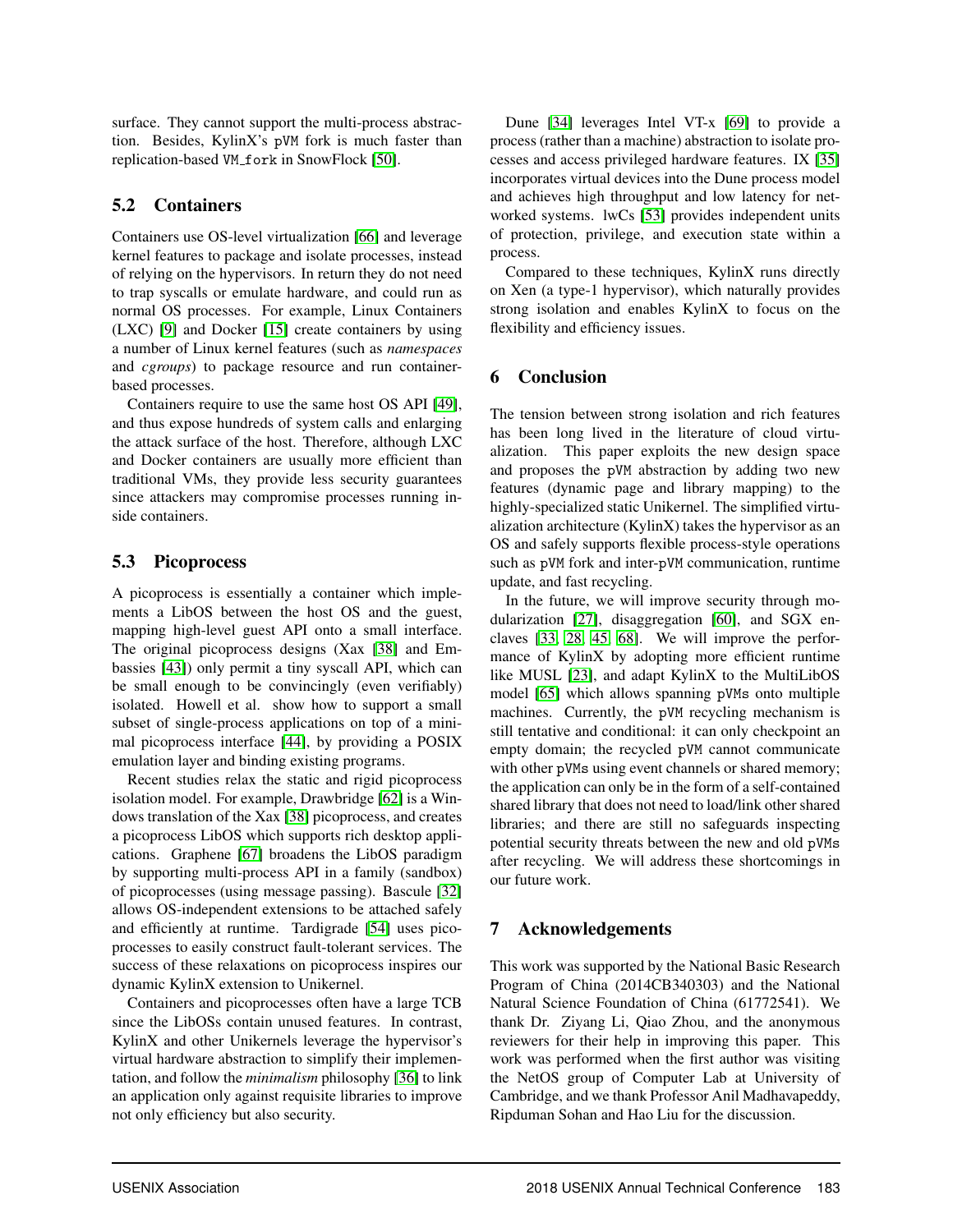#### References

- [1] <http://erlangonxen.org/>.
- [2] <http://luajit.org/>.
- [3] [http://man7.org/linux/manpages/man2/syscalls.2.](http://man7.org/linux/manpages/man2/syscalls.2.html) [html](http://man7.org/linux/manpages/man2/syscalls.2.html).
- [4] <http://savannah.nongnu.org/projects/lwip/>.
- [5] <https://aws.amazon.com/ec2/>.
- [6] <https://aws.amazon.com/lambda/>.
- [7] [https://azure.microsoft.com/en-us/services/](https://azure.microsoft.com/en-us/services/container-service/) [container-service/](https://azure.microsoft.com/en-us/services/container-service/).
- [8] <https://github.com/lighttpd/weighttp/>.
- [9] <https://linuxcontainers.org/>.
- [10] <https://ocaml.org/>.
- [11] <https://pdos.csail.mit.edu/6.828/2014/labs/lab6/>.
- [12] [https://qdms.intel.com/dm/i.aspx/](https://qdms.intel.com/dm/i.aspx/5A160770-FC47-47A0-BF8A-062540456F0A/PCN114074-00.pdf) [5A160770-FC47-47A0-BF8A-062540456F0A/](https://qdms.intel.com/dm/i.aspx/5A160770-FC47-47A0-BF8A-062540456F0A/PCN114074-00.pdf) [PCN114074-00.pdf](https://qdms.intel.com/dm/i.aspx/5A160770-FC47-47A0-BF8A-062540456F0A/PCN114074-00.pdf).
- [13] <https://redis.io/>.
- [14] <https://wiki.xenproject.org/wiki/Mini-OS>.
- [15] <https://www.docker.com/>.
- [16] <https://www.gnu.org/software/libc/>.
- [17] [https://www.openbsd.org/papers/eurobsdcon2014\\_](https://www.openbsd.org/papers/eurobsdcon2014_securelazy/slide003a.html) [securelazy/slide003a.html](https://www.openbsd.org/papers/eurobsdcon2014_securelazy/slide003a.html).
- [18] [https://www.xenproject.org/developers/teams/](https://www.xenproject.org/developers/teams/unikraft.html) [unikraft.html](https://www.xenproject.org/developers/teams/unikraft.html).
- [19] [http://tinycorelinux.net/](http://tinycorelinux.net/ ).
- [20] <http://www.gamesparks.com/>.
- [21] <http://www.java.com/>.
- [22] <http://www.linux-kvm.org/>.
- [23] <http://www.musl-libc.org>.
- [24] [http://www.sas.com/en\\_us/home.html](http://www.sas.com/en_us/home.html).
- [25] [http://www.theregister.co.uk/2014/05/23/google\\_](http://www.theregister.co.uk/2014/05/23/google_containerization_two_billion/) [containerization\\_two\\_billion/](http://www.theregister.co.uk/2014/05/23/google_containerization_two_billion/).
- [26] AL-KISWANY, S., SUBHRAVETI, D., SARKAR, P., AND RI-PEANU, M. Vmflock: virtual machine co-migration for the cloud. In *Proceedings of the 20th international symposium on High performance distributed computing* (2011), ACM, pp. 159– 170.
- [27] ANDERSON, M. J., MOFFIE, M., AND DALTON, C. I. Towards trustworthy virtualisation environments: Xen library os security service infrastructure. *HP Tech Reort* (2007), 88–111.
- [28] ARNAUTOV, S., TRACH, B., GREGOR, F., KNAUTH, T., MARTIN, A., PRIEBE, C., LIND, J., MUTHUKUMARAN, D., OKEEFFE, D., STILLWELL, M. L., ET AL. Scone: Secure linux containers with intel sgx. In *Proceedings of the 12th USENIX Symposium on Operating Systems Design and Implementation (OSDI), Savannah, GA* (2016).
- [29] ARNOLD, J., AND KAASHOEK, M. F. Ksplice: Automatic rebootless kernel updates. In *Proceedings of the 4th ACM European conference on Computer systems* (2009), ACM, pp. 187–198.
- [30] BARHAM, P., DRAGOVIC, B., FRASER, K., HAND, S., HARRIS, T., HO, A., NEUGEBAUER, R., PRATT, I., AND WARFIELD, A. Xen and the art of virtualization. *ACM SIGOPS Operating Systems Review 37*, 5 (2003), 164–177.
- [31] BAUMANN, A., BARHAM, P., DAGAND, P.-E., HARRIS, T., ISAACS, R., PETER, S., ROSCOE, T., SCHÜPBACH, A., AND SINGHANIA, A. The multikernel: a new os architecture for scalable multicore systems. In *Proceedings of the ACM SIGOPS 22nd symposium on Operating systems principles* (2009), ACM, pp. 29–44.
- [32] BAUMANN, A., LEE, D., FONSECA, P., GLENDENNING, L., LORCH, J. R., BOND, B., OLINSKY, R., AND HUNT, G. C. Composing os extensions safely and efficiently with bascule. In *Proceedings of the 8th ACM European Conference on Computer Systems* (2013), ACM, pp. 239–252.
- [33] BAUMANN, A., PEINADO, M., AND HUNT, G. Shielding applications from an untrusted cloud with haven. In *USENIX Symposium on Operating Systems Design and Implementation (OSDI)* (2014).
- [34] BELAY, A., BITTAU, A., MASHTIZADEH, A., TEREI, D., MAZIÈRES, D., AND KOZYRAKIS, C. Dune: Safe user-level access to privileged cpu features. In *10th USENIX Symposium on Operating Systems Design and Implementation (OSDI 12)* (2012), pp. 335–348.
- [35] BELAY, A., PREKAS, G., KLIMOVIC, A., GROSSMAN, S., KOZYRAKIS, C., AND BUGNION, E. Ix: A protected dataplane operating system for high throughput and low latency. In *11th USENIX Symposium on Operating Systems Design and Implementation (OSDI 14)* (2014), pp. 49–65.
- [36] BROCKMANN, R. J. The why, where and how of minimalism. In *ACM SIGDOC Asterisk Journal of Computer Documentation* (1990), vol. 14, ACM, pp. 111–119.
- [37] CHEN, H., YU, J., CHEN, R., ZANG, B., AND YEW, P.-C. Polus: A powerful live updating system. In *Proceedings of the 29th international conference on Software Engineering* (2007), IEEE Computer Society, pp. 271–281.
- [38] DOUCEUR, J. R., ELSON, J., HOWELL, J., AND LORCH, J. R. Leveraging legacy code to deploy desktop applications on the web. In *OSDI* (2008), vol. 8, pp. 339–354.
- [39] ENGLER, D. R., KAASHOEK, M. F., ET AL. Exokernel: An operating system architecture for application-level resource management. In *Fifteenth ACM Symposium on Operating Systems Principles* (1995), ACM.
- [40] GUPTA, D., LEE, S., VRABLE, M., SAVAGE, S., SNOEREN, A. C., VARGHESE, G., VOELKER, G. M., AND VAHDAT, A. Difference engine: Harnessing memory redundancy in virtual machines. *Communications of the ACM 53*, 10 (2010), 85–93.
- [41] HAYDEN, C. M., SMITH, E. K., DENCHEV, M., HICKS, M., AND FOSTER, J. S. Kitsune: Efficient, general-purpose dynamic software updating for c. In *ACM SIGPLAN Notices* (2012), vol. 47, ACM, pp. 249–264.
- [42] HEO, J., ZHU, X., PADALA, P., AND WANG, Z. Memory overbooking and dynamic control of xen virtual machines in consolidated environments. In *Integrated Network Management, 2009. IM'09. IFIP/IEEE International Symposium on* (2009), IEEE, pp. 630–637.
- [43] HOWELL, J., PARNO, B., AND DOUCEUR, J. R. Embassies: Radically refactoring the web. In *NSDI* (2013), pp. 529–545.
- [44] HOWELL, J., PARNO, B., AND DOUCEUR, J. R. How to run posix apps in a minimal picoprocess. In *USENIX Annual Technical Conference* (2013), pp. 321–332.
- [45] HUNT, T., ZHU, Z., XU, Y., PETER, S., AND WITCHEL, E. Ryoan: a distributed sandbox for untrusted computation on secret data. In *Proceedings of the 12th USENIX conference on Operating Systems Design and Implementation* (2016), USENIX Association, pp. 533–549.